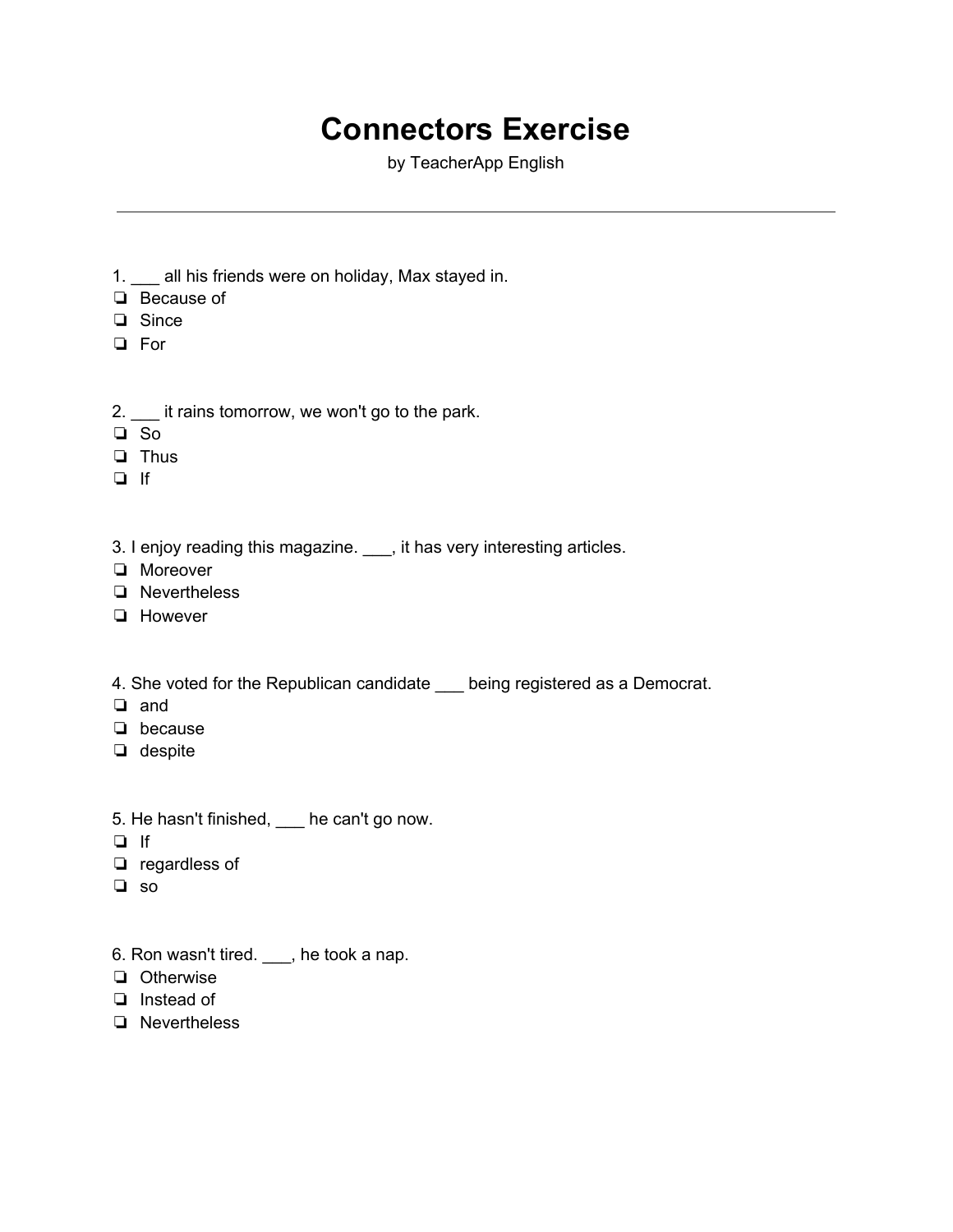7. The flight was delayed \_\_\_ the severe weather.

- ❏ so
- ❏ due to
- ❏ even if
- 8. \_\_\_ taking an umbrella, she ran in the rain.
- ❏ Instead of
- ❏ Because
- ❏ But
- 9. I want to go to the party but, \_\_\_, I have to study.
- ❏ because
- ❏ on the other hand
- ❏ and
- 10. I left smoking \_\_\_ my children.
- ❏ for
- ❏ instead of
- ❏ although
- 11. You are my sister \_\_\_ my best friend.
- ❏ too
- ❏ and
- ❏ even if
- 12. Meg didn't study. \_\_\_, she failed the course.
- ❏ Therefore
- ❏ Nonetheless
- ❏ Otherwise
- 13. They haven't finished the essay \_\_\_.
- ❏ despite
- ❏ yet
- ❏ also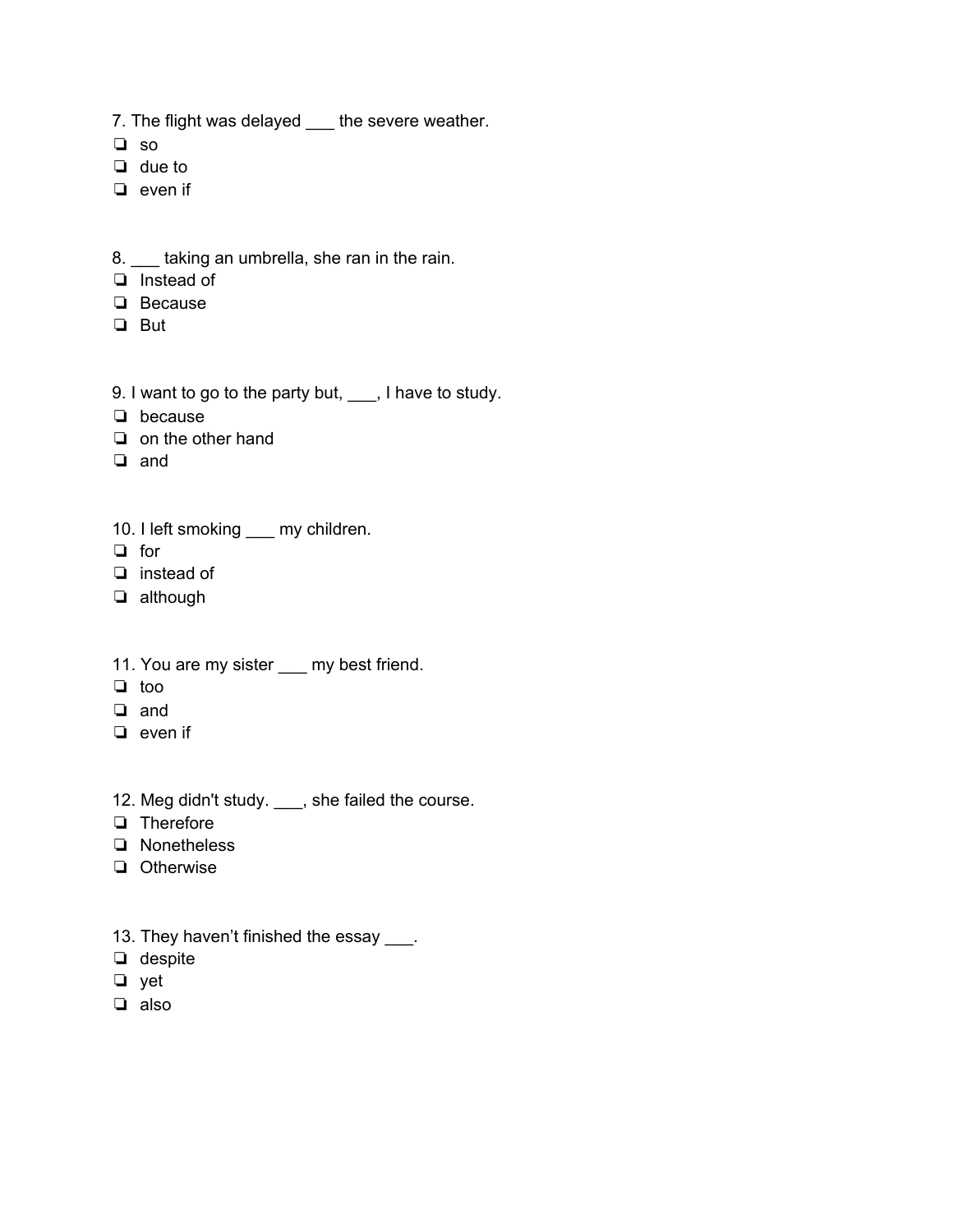- 14. Call me \_\_\_ you need help.
- ❏ in case
- ❏ even
- ❏ or

15. \_\_\_ my Spanish wasn't good, I could communicate with the shop assistant.

- ❏ Since
- ❏ As
- ❏ Although

Correct Answers on final page.